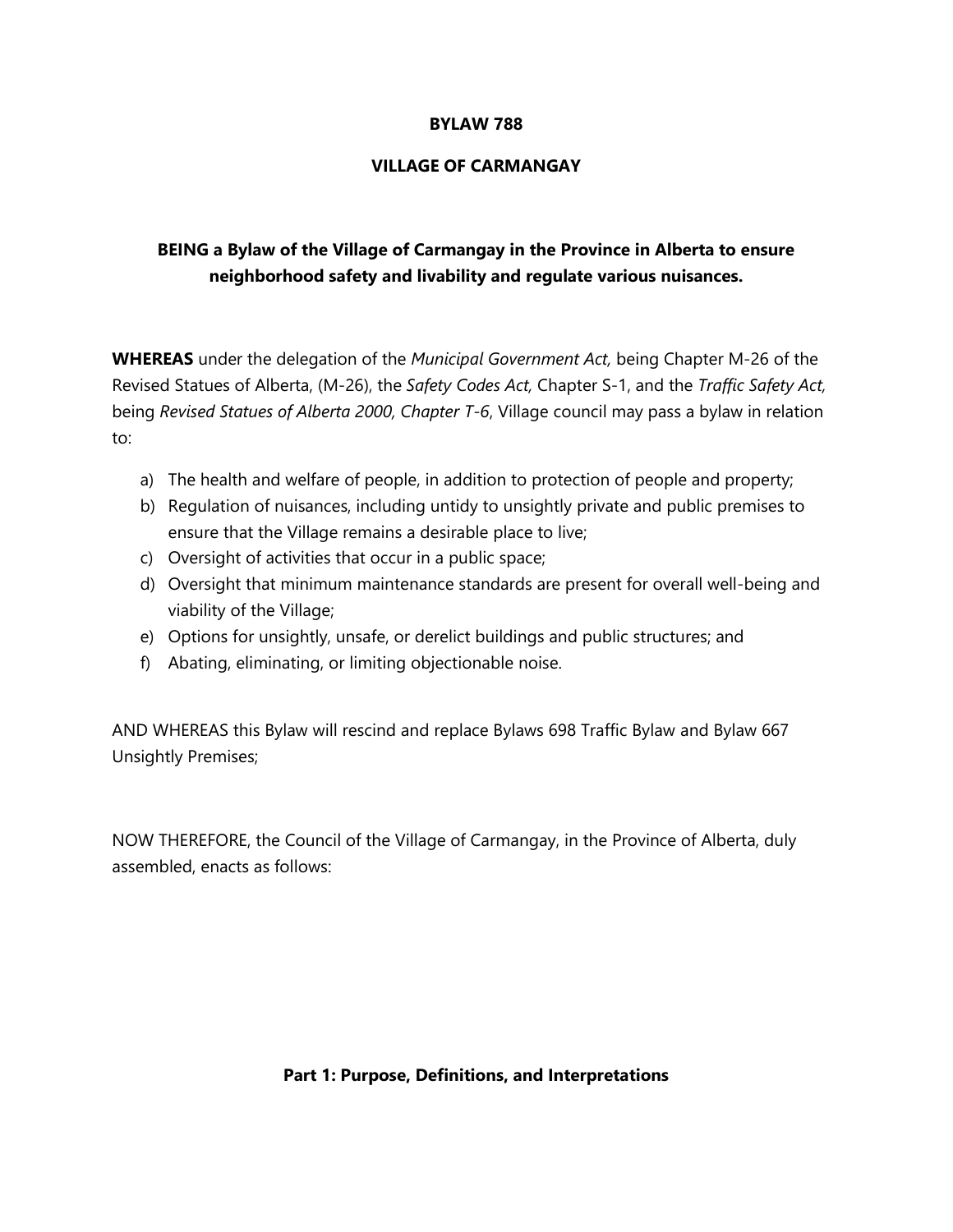Bylaw Title:

1. This Bylaw shall be known as the Community Standards Bylaw.

### Definitions:

- 2. In this Bylaw, unless otherwise stated:
	- a. "Adult offender" means any individual contravening a Village bylaw whom is over the age is eighteen (18) or older;
	- b. "Boulevard" means that portion of a street which lies between the roadway and the front property line of the land abutting said street;
	- c. "Chief Administrative Officer" refers to the person designated by Council to oversee administrative work in the Village;
	- d. "Council" means the Village Council of Carmangay, an elected body to represent the Village citizens and their interests in respect to administration of the Village;
	- e. "Construction Equipment" includes all equipment commonly used in construction, including but not limited to, a concrete mixer; gravel crusher; steam shovel; trenching machine; dragline; backhoe; air or steam compressor; jack hammer; drill; bulldozer; or machinery of a noisy nature utilized in the construction field;
	- f. "Community Peace Officer" refers to the Village of Carmangay's hired bylaw enforcement authority, whom will be responsible for bylaw enforcement and oversight in adherence with the village administration;
	- g. "Construction" means the temporary process of erecting or demolishing any structure, including repairing or improving a structure that already exists, including landscaping; home repair; property improvement; and any work in relation to the above processes;
	- h. "Continuous noise" means any sound level that occurs:
		- i. for a continuous duration of three minutes or;
		- ii. sporadically for a total of more than three minutes, or in any continuous 15-minute time period.
	- i. "Council" means the Council of the Village of Carmangay;
	- j. "Daytime Hours" means the hours after 8 AM (0800 hours) until, but no later than, 11 PM (2300 hours);
	- k. "Development Officer" means a Development Officer, or designate, for the Village and whatever subsequent title may be conferred on that officer by Council or statute;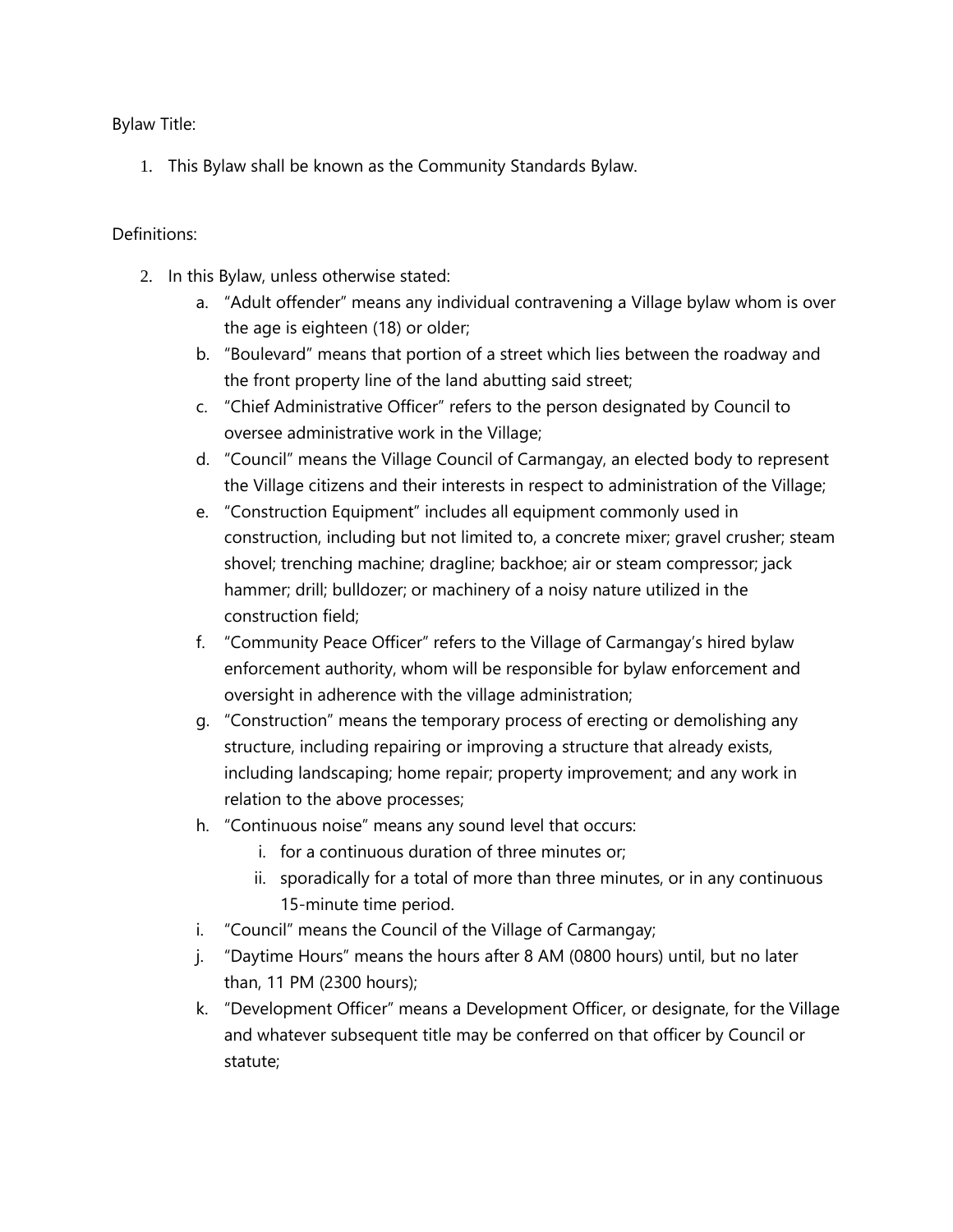- l. "Holiday" means any day declared as such by Municipal, Provincial, or Federal authority and includes Sundays.
- m. "Industrial Park" refers to the newly built industrial zone, as per Bylaw 2016-004 and in accordance with the current Land Use Bylaw;
- n. "Land Use Bylaw" refers to the municipal Land Use Bylaw currently in force, as amended, repealed, or replaced from time to time;
- o. "Motor vehicle" means any motor vehicle as defined in the *Traffic Safety Act* as amended, repealed, or replaced from time to time;
- p. "Municipal Tag" is an order to comply;
- q. "Non-residential development" means any land or building that is not in a residential development;
- r. "Nighttime hours" refer to the period of time between and 11PM (2300hrs) and 8AM (0700hrs);
- s. "Nuisance" refers to any act or deed, or omission, or thing, which is or could reasonably be expected to be annoying, troublesome, or destructive; harmful or inconvenient to another Person and her Property;
- t. "Premises" includes the external surface of all buildings and the whole or part of any parcel of real property, including the land immediately adjacent to any building or buildings;
- u. "Public Place" means any property, whether publicly or privately owned, to which members of the public have access as of right or by explicit/implicit invitation, regardless of fee payment or not;
- v. "Public Property" is property belonging to the Village, or another organization in which the general public may have access to;
- w. "Private Property" means a parcel of land, including any buildings, owned by an individual citizen;
- x. "Reasonable Person" refers to the Reasonable Person Standard, a legal term that helps to define the scope of negligence. By using "Reasonable Person", we mean to define the measure of care (the measure in which one exercises caution or awareness for communal or individual safety) that a reasonable person would have done under the circumstances of a situation. This can apply to, for example, noise disputes; unsightly premises; etc.
- y. "Sound level" means that sound pressure measured in decibels (dBA);
- z. "Street Furniture" includes items such as poles, traffic signs, receptacles, benches, bus enclosures, trees, plants, grass, utilities, planters, bicycle racks, or similar structures in a Public Place;
- aa. "Weekday" refers to Monday through Friday, inclusive unless it falls on a holiday;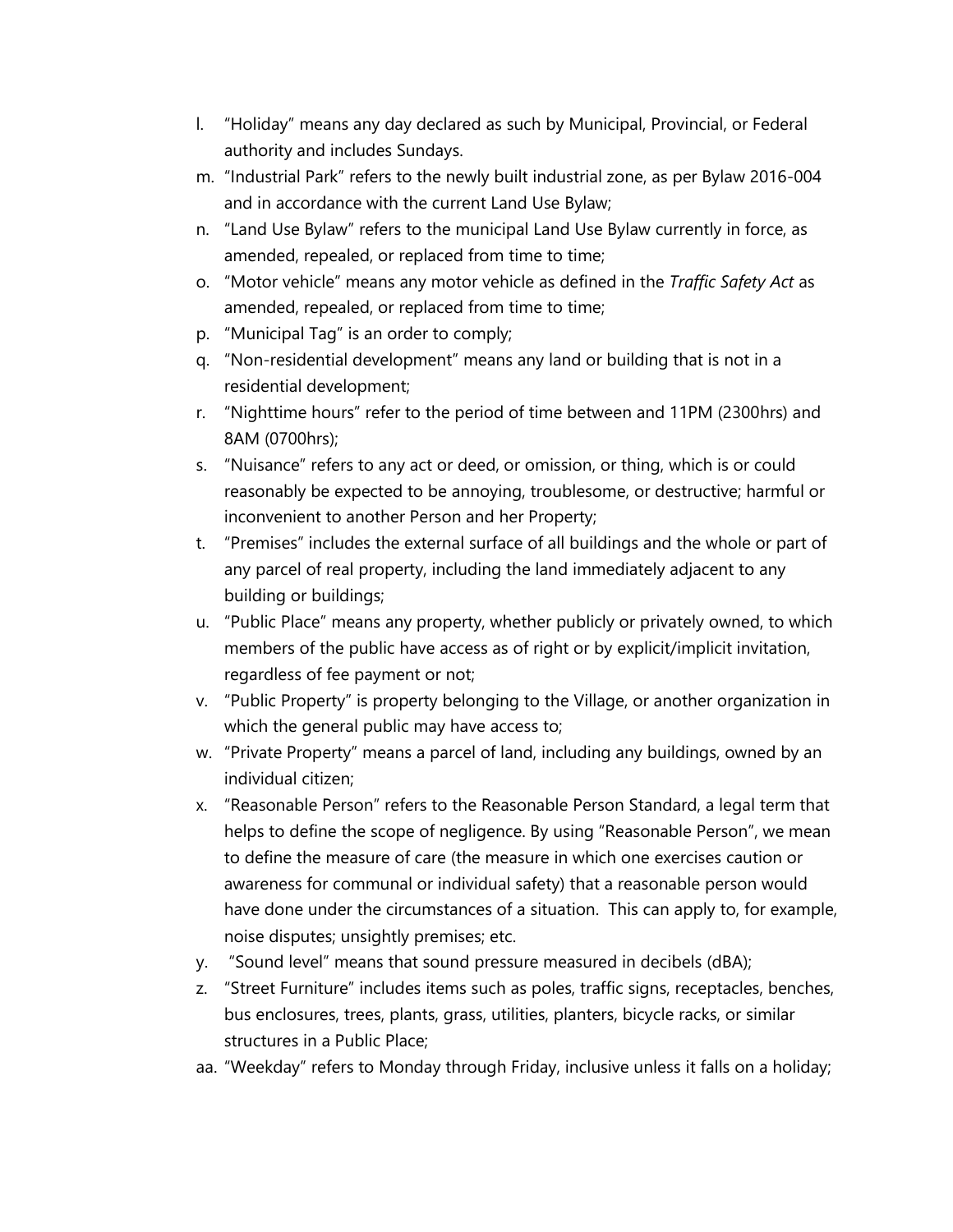- bb. "Youth Offender" refers to any individual contravening a Village bylaw between the age of twelve (12) and seventeen (17);
- cc. "Village" refers to the municipal corporation of the Village of Carmangay and the geographical boundaries within.
- 3. Rules of Interpretation
	- a. The owner and / or lessee of any property, as registered on title at the Land Titles Office is ultimately responsible for all activities on the property.
	- b. Nothing in this Bylaw relieves an individual from compliance with federal or provincial law or regulation;
	- c. Council may direct rectification to the Community Peace Officer of an unsightly premise to the owner, lessee, or occupier of a property to take whatever measure necessary, or to ensure the abatement of nuisance. This may include giving warnings, fines, or if necessary, entering the property;
	- d. Any reference to the provisions of a statue of Alberta is a reference to that statue, and may be amended from time to time;
	- e. All schedules attached to this Bylaw shall form part of this Bylaw.

### **Part 2: Remedial Orders**

- 4. (1) Every Remedial order written with respect to this Bylaw must:
	- a. indicate to whom it is directed;
	- b. identify the property by municipal address or legal description, to which the Order is being related to;
	- c. identify the date and time that it is issued;
	- d. identify how the Premises fails to comply with this or another bylaw;
	- e. identify the provisions written in the Bylaw that the Premises contravenes;
	- f. identify the nature of the remedial action to be taken, to rectify the failure, and bring the Premises into compliance;
	- g. identify the time span by which remedying must be completed by (in most cases, a grace period – as per the designation of the Community Peace Officer – will be rewarded);
	- h. identify that if not completed within the time span, that the Village Council has discretion to determine whatever action or measures necessary for prevention of further occurrence;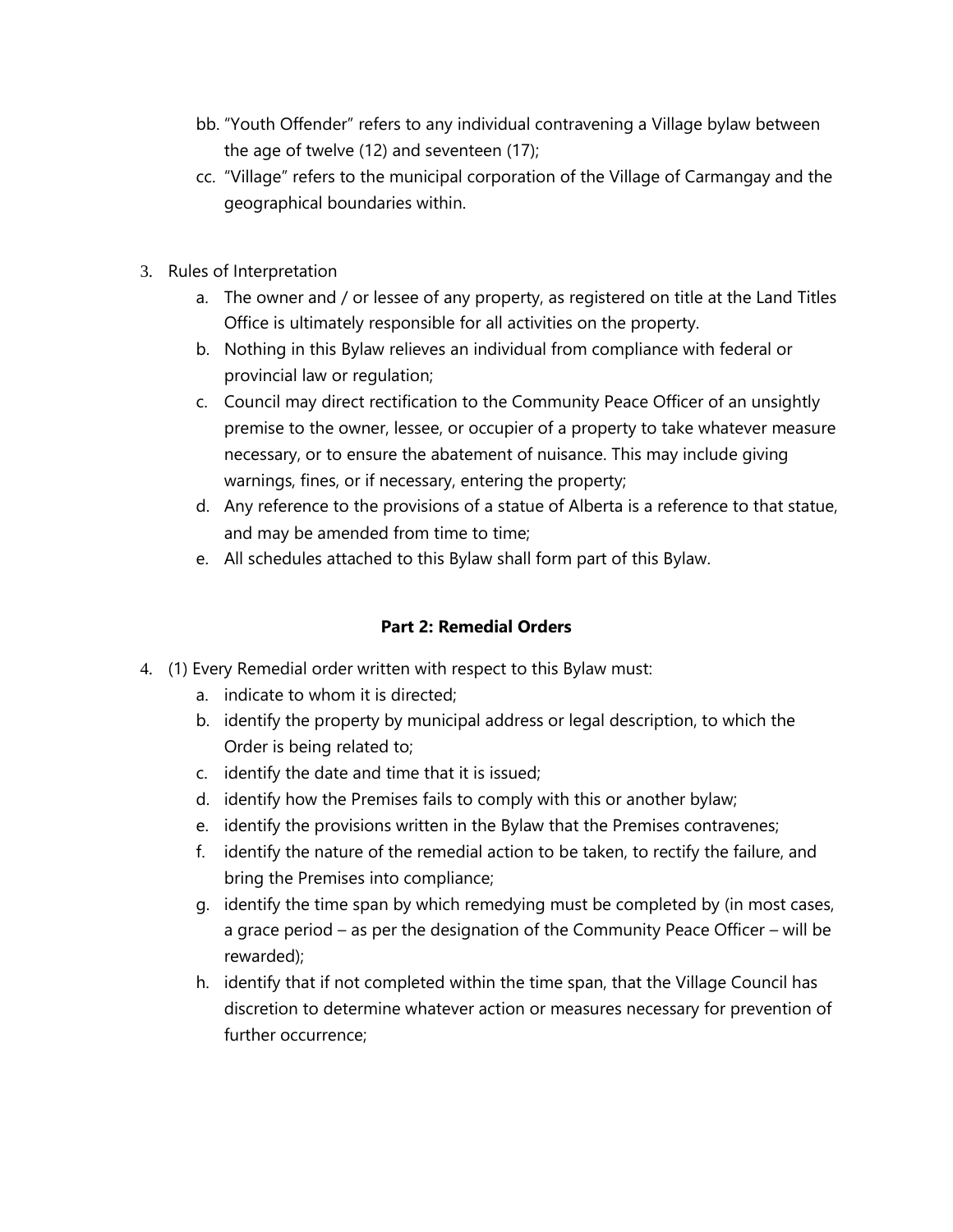- i. indicate any expenses to the municipality in completing the remedial action in this section, and state an amount owing to the Village by the Person whom the order is directed;
- j. indicate that expenses and costs referred to in this section will be attached to the tax roll of the property if such costs are not paid by a specified time;
- k. indicate that an appeal is possible in the Remedial Order, to Council, if the recipient is aggrieved, but must be filed in writing with the Municipal Clerk within ten (10) days of the receipt of the Remedial Order.
- l. Council will consider the appeal at its next regular council meeting after the appeal has been received.

(2) Every Remedial order issued pursuant to this Bylaw may be served in the case of either an owner of a property or manager of a business/building:

- a. by delivering it personally;
- b. by leaving it for the individual at their place of residence, or with someone who appears to be at least eighteen (18) years of age;
- c. delivering by registered mail to place of residence;
- d. by delivering it by registered mail to the last address or the individual who is to be served as shown on the records of the Registrar of Motor Vehicle Services in Alberta.

(3) If, in the opinion of the individual delivering the Remedial Order, service of the Order cannot be properly completed, or if the Person serving the Remedial Order believes that the owner of the Premises is evading service, the Person serving may post the Order:

- a. at a conspicuous place on the Premises to which the Remedial Order relates;
- b. at the private dwelling residence of the owner of the Premises to which the Remedial Order relates, as indicated by certificate of title pursuant to the *Land Titles Act* or shown on the municipal tax roll;
- c. at any other property owned by the owner of the Premises to which the Remedial Order relates, as indicated by certificate of title pursuant to the *Land Titles Act* or shown on the municipal tax roll.

### **Part 3: Enforcement**

5. Where a Community Peace Officer believes on reasonable and probable grounds that a Person, owner, or occupant has contravened any provision of this Bylaw, the Peace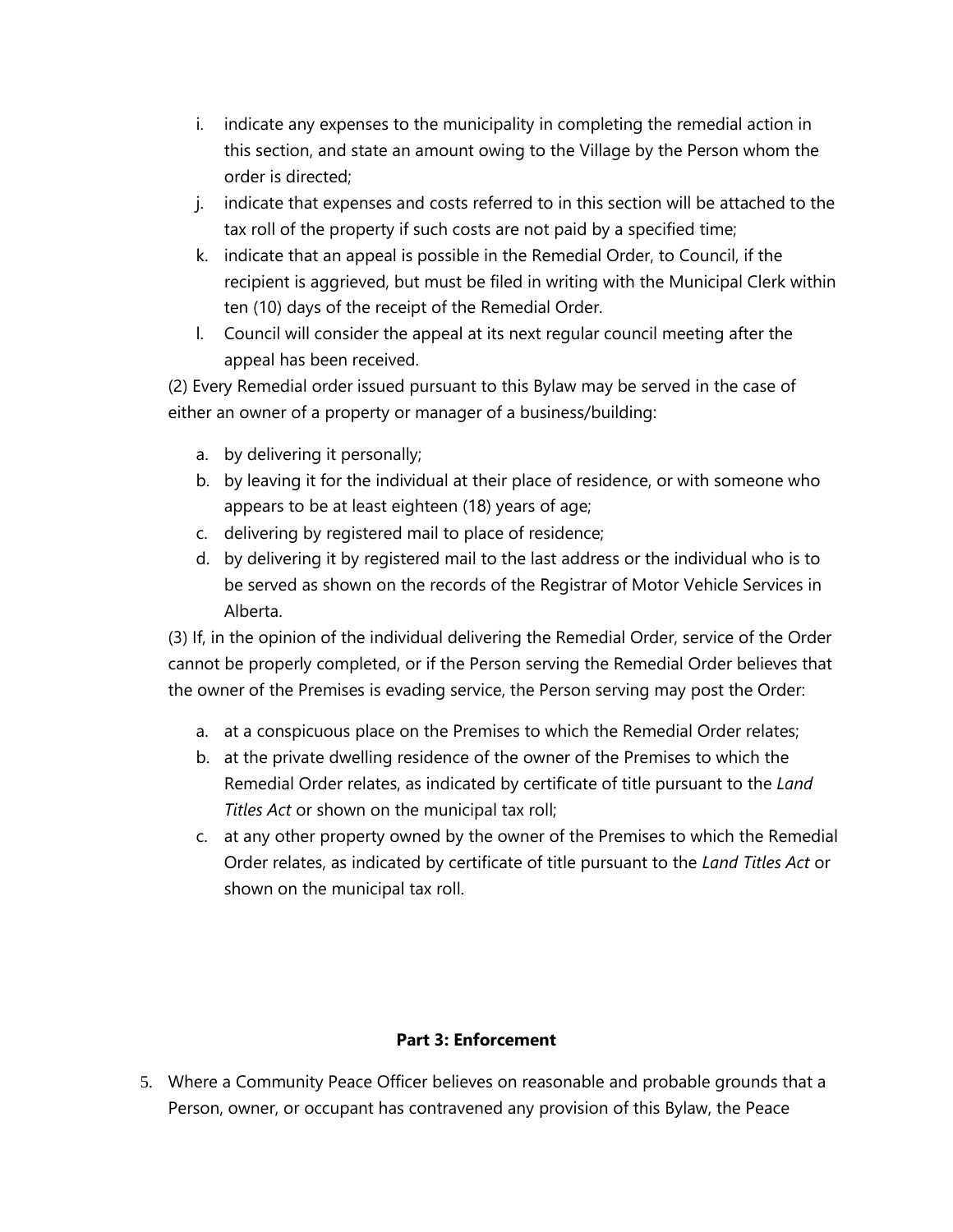Officer may issue a Violation Ticket pursuant to the *Provincial Offences Procedure Act RSA 2000 c. P-24*. The specified penalty for each offence will not be less than Two Hundred Fifty Dollars (\$250.00) and not more than Two Thousand Five Hundred Dollars (\$2,500.00)

- a. Penalties will be determined by the attached "Schedule A" based on their nature and level of contravention to this Bylaw.
- 6. A Community Peace Officer hereby authorized and empowered to issue a Municipal Tag to any Person in which he/she reasonably believes to have contravened the Bylaw. The Municipal Tag will be approved by the Chief Administrative Officer, and will be delivered in any of the specified, appropriated forms of notification.
- 7. A Community Peace Officer has the ability to issue a Violation Ticket if the Municipal Tag goes unpaid within the specified time frame, which has a heightened fine amount.

### **Part 4: Public Behaviors and Nuisances**

### Littering:

- 8. A Person shall not have refuse in a public place except in the receptacles that are intended for such use;
	- a. For the purpose of this part "Refuse" means:
		- i. rubbish, garbage, waste materials, paper, packages, containers, bottles, cans or parts thereof;
		- ii. any article, product, machinery, motor vehicle, building material or manufactured goods;
		- iii. trees, shrubs, sewage, straw, hay, soil, gravel, rock, animal carcasses, or any material considered foreign to a Highway or public land.

## Dangerous Action:

9. A Person shall not throw, propel, or in some other way exert force in this way, in a public place that may cause injury to another person or damage to the Property. If the offender is a youth or a young child, then the parents or guardians of said child will be responsible for penalties incurred.

## Street Furniture:

10. A person shall not jump on, overturn, alter, deface, damage, or in any other way destroy or tamper with Street Furniture.

Graffiti: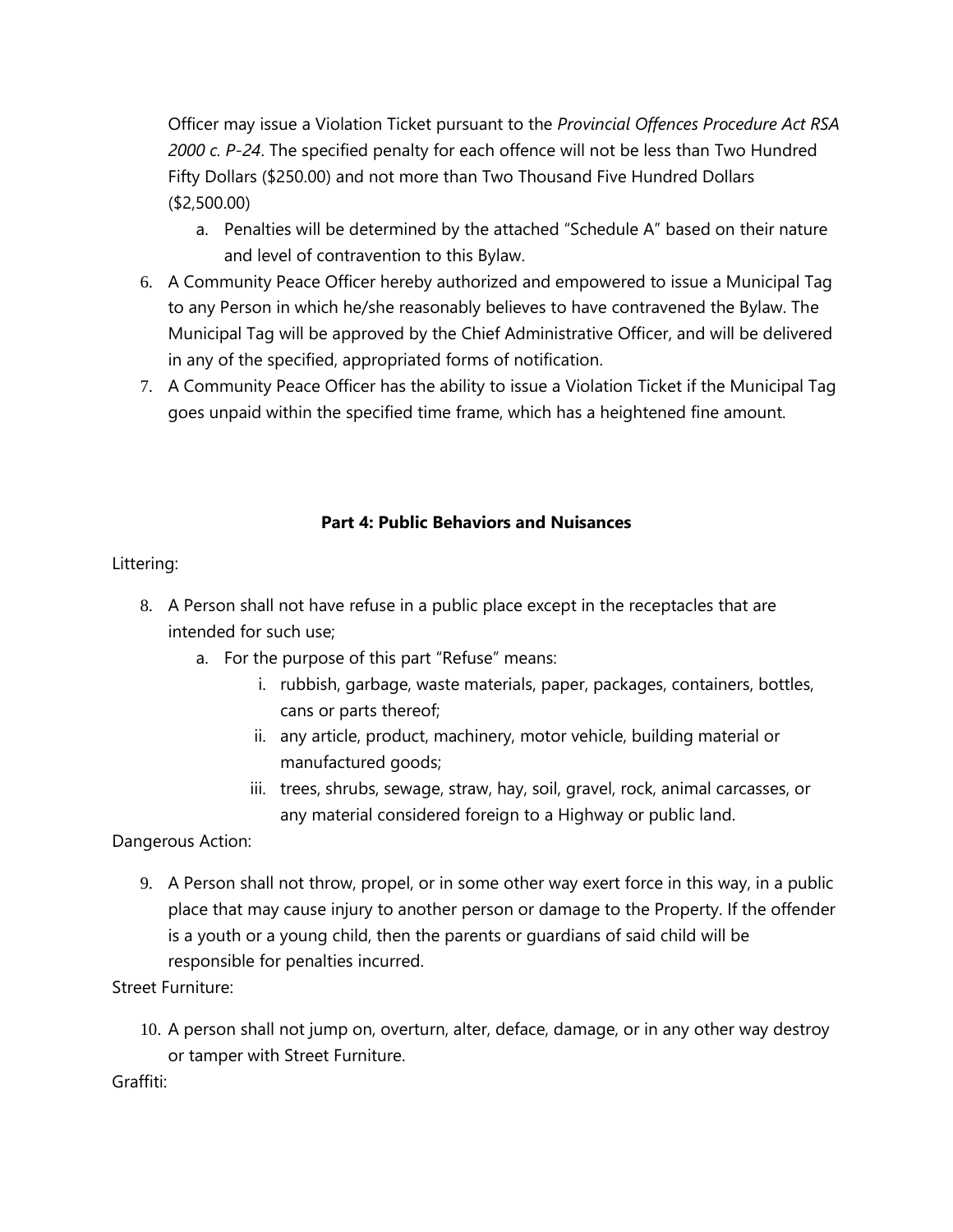11. No Person shall partake in graffitiing, that is, spray painting, or in other ways defacing, a public property.

### **Part 5: Property Maintenance and Untidy Properties**

#### *Nuisance on Property*

**Scope:** This part applies to Premises and vacant lots in residential areas and non-residential areas, but does not apply to industrial areas.

12. (1) A Person shall not cause or permit a nuisance to exist on Property they own or occupy. Occupancy will include temporary visitation to someone's Property, or tenants renting an individual's Property.

(2) A Nuisance in this regard means Property that has disregard for general maintenance and upkeep, whether or not it is detrimental to the surrounding area, which includes:

- a. accumulation of any material that creates unpleasant odors; any material likely to attract pests; any material such as appliances, household goods, boxes, tires, vehicle parts; or animal remains, parts of animal remains, or animal feces.
- b. accumulation of any material that is visible to a Person viewing from outside the property, such as any appliances, household goods, boxes, tires, vehicle parts, yard waste;
- c. any loose litter, garbage, or construction debris or refuse when located in a storage area or elsewhere on the land;
- d. damaged, dismantled, or derelict Motor Vehicles or trailers;
- e. grass higher than 15 centimeters (6");
- f. excessive weeds, including the spreading of non-noxious weeds, as per *the Weed Control Act, Chapter W-5.1* as amended from time to time;
	- a. this also includes noxious weeds, in which would have to be destroyed or controlled as per the Community Peace Officer's discretion.
- g. activities on said Property that exhume smoke, dust, or other airborne matters that may cause a disturbance to others;
- h. any tree, shrub, or other type of vegetation that interferes or could interfere with any Public Work or Utility; obstructs the Sidewalk adjacent to the Property; impairs the visibility required for safe traffic flow; that has any rot or deterioration.

(3) An owner or occupier of a Property shall ensure that all building materials stored are done so in an orderly manner, stacked or stored;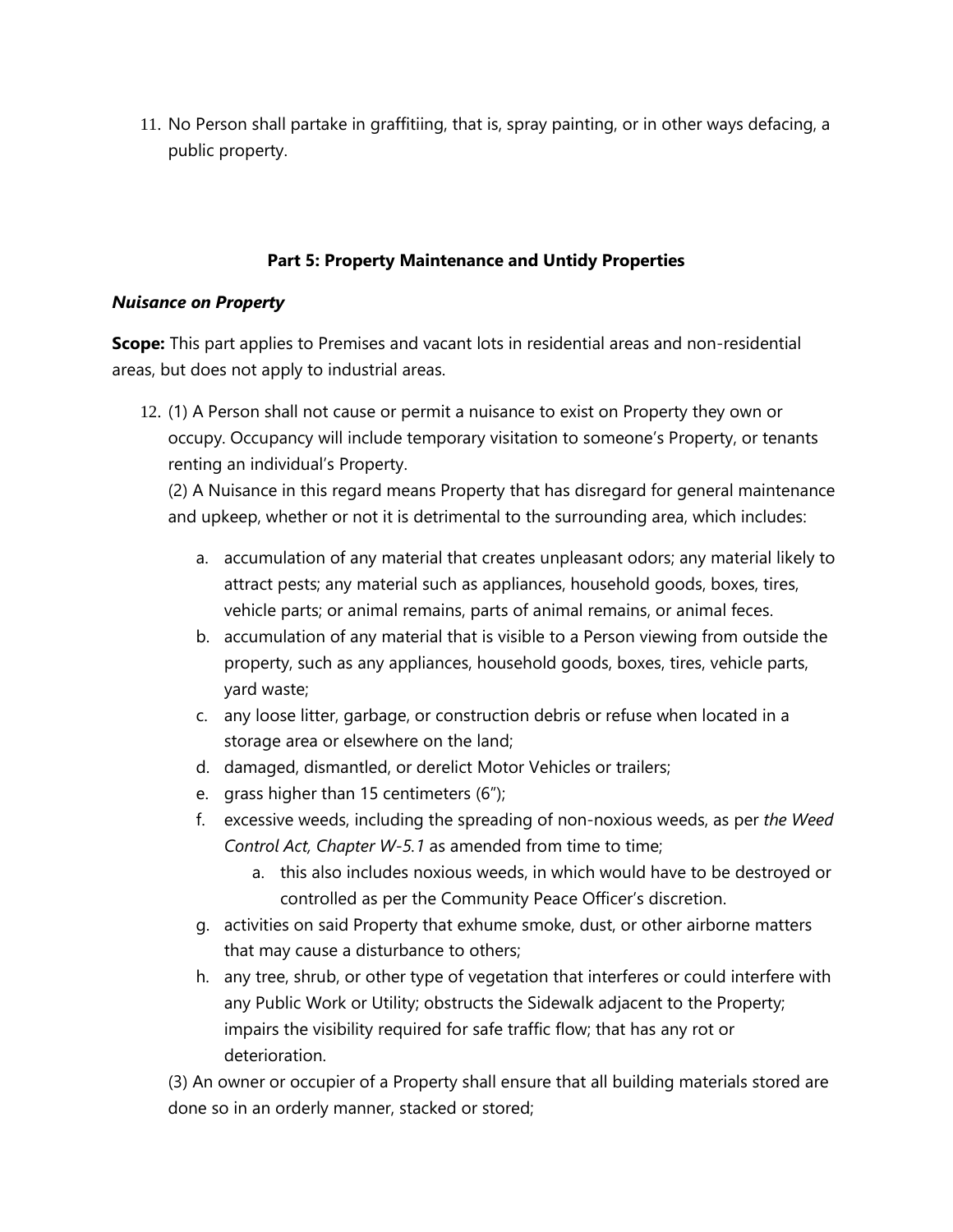(4) Despite anything in this Part, it shall not be an offence to store a small amount of neatly stacked materials on Premises for basic property maintenance;

(5) Exterior rot or damage will be subject to fine or municipal tag, such as peeling; unpainted or untreated surfaces; missing shingles, siding, windows, or doors; any hole or opening in the Building to the discretion of the Community Peace Officer;

(6) Any roof or awning that extends over a Sidewalk from a Building is the responsibility of the owner, lessee, or occupant, and must be kept free of snow and ice;

(7) Derelict or dangerous buildings for occupancy may be subject to review by the Village administration under the *Municipal Government Act,* Section 546.

(8) This subsection does not apply to:

a. Animal remains that may result due to licensed hunting. The Village just asks that the animal carcasses be stored out of public eye, and kept in a sanitary matter to eliminate the possibility of objectionable odor.

(9) Limit of one unregistered vehicle stored externally per property.

#### *Sidewalks*

13. (1) A Person shall remove snow and ice from any Sidewalk adjacent to the Property, as to ensure the safety of the Public, within forty-eight (48) hours that the snow or ice has fallen;

(2) If a Person fails to comply with subsection (1), the Village may arrange to have the Sidewalk cleared at the expense of the Property owner, lessee, or occupant. This shall be paid upon demand, and if not, added to the tax roll of the adjacent Property.

### **Part 5: Noise Control**

#### *Prohibited Noise and Noise from Vehicles on Premises*

14. (1) A Person shall not cause, make, or permit any noise that would disturb or annoy a reasonable person;

(2) A Person shall not cause, make, or permit any continued noise which emanates from the Premises and which would disturb or annoy a reasonable person;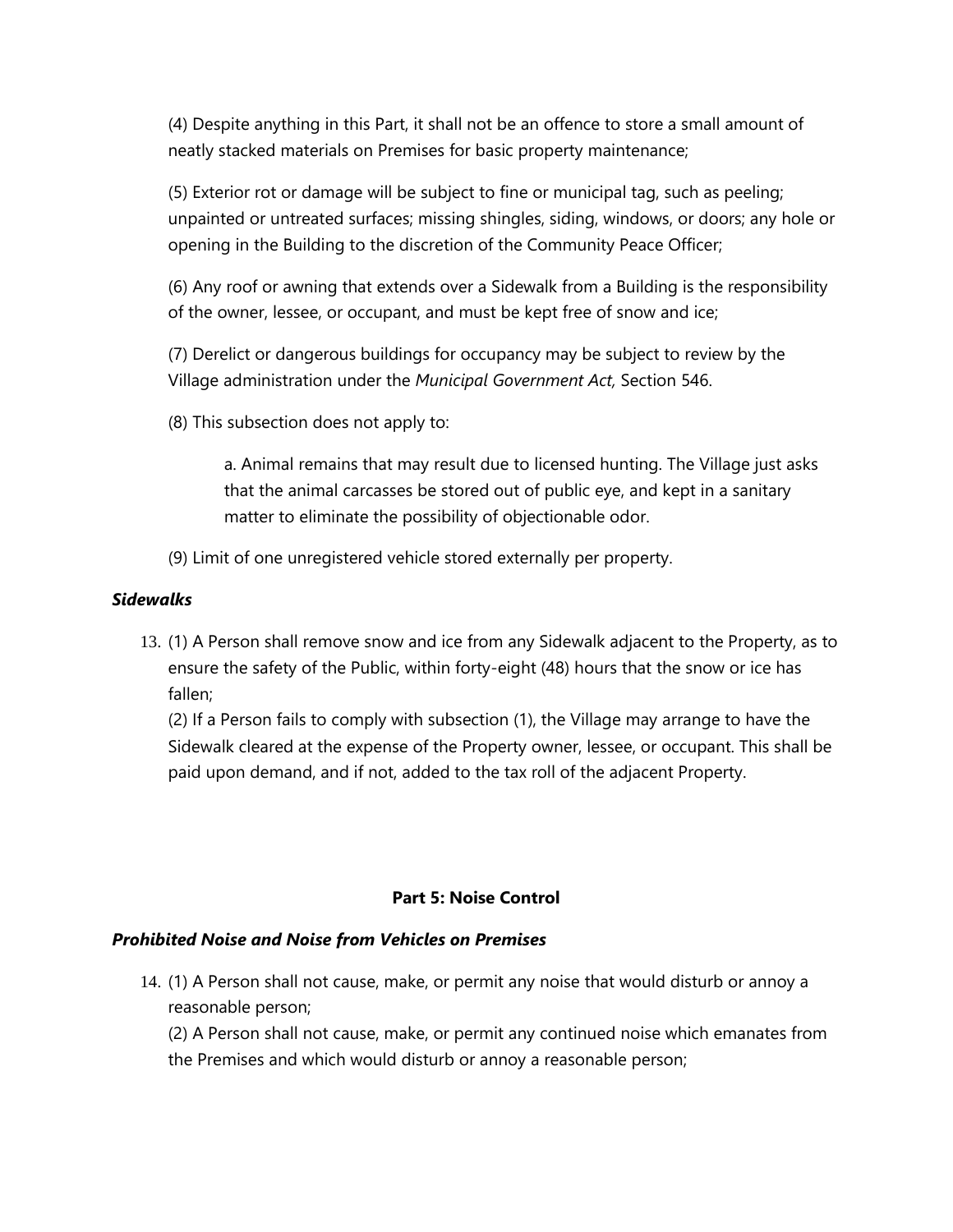(3) No Person shall permit a vehicle located on a Premise to emit noise that would disturb or annoy a reasonable person, no shall any owner or occupier of a Premise permit a vehicle located to emit noise which emanates from that Premises, including noise from excessive or continuous engine revving, stereo, or other amplification equipment in the car as under delegation of Section 13 under the *Traffic Safety Act.*

(4) No Person shall operate an off-highway or unlicensed vehicle that causes excessive, disruptive, or continuous noise within the Village as under the delegation of Section 13 under the *Traffic Safety Act*. 1

(5) No Person shall cause any non-essential noise between 2200hrs of one day and 0700hrs of the next day, or between 2200hrs of one day and 1200hrs of the next day if that next day is Sunday.

#### **Residential Areas: Noise Prohibitions**

#### *Daytime Decibel Limit – Residential*

(1) A person shall not cause or permit any sound exceeding 70 dBA as measured at the property line of a property zoned for residential use, between between 8AM and 10PM.

(2) A person shall not cause or permit property they own or occupy to be used so that any sound coming from the property exceeds 70 dBA, as measured at the property line of a property zoned for residential use, between 8AM and 10PM.

(3) This section does not apply to sounds up to:

- a. 75 dBA lasting a total period of time not exceeding two hours in any one day;
- b. 80 dBA lasting a total period of time not exceeding one hour at any one day;
- c. 85 dBA lasting a total period of time not exceeding 30 minutes of any one day; or
- d. 90 dBA lasting a total period of time not exceeding 15 minutes in one day.

<sup>&</sup>lt;sup>1</sup> The Village of Carmangay understand that individuals within the community must get from point A to point B, and that sometimes these vehicles can be noisy. The Village merely asks that excessive noise be avoided or intentionally making noise to disturb others.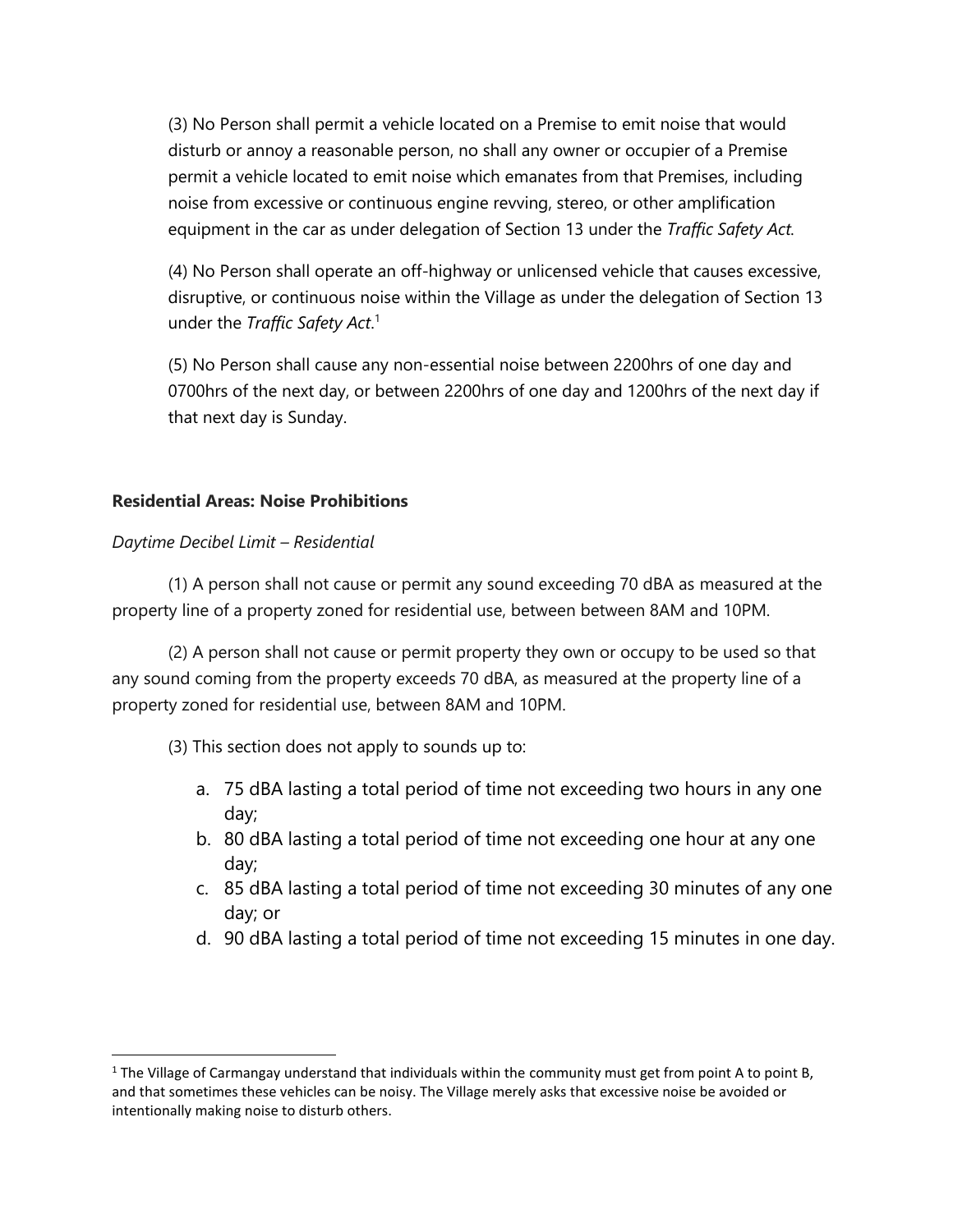(3) This bylaw does not apply to persons using air conditioning and cooling units in either domestic or commercial use if the units are properly maintained and are operated in a normal manner.

# *Overnight Decibel Level – Residential*

(4) A person shall not cause or permit any sound exceeding 55 dBA as measured at the property line of a property zoned for use as residential, before 7AM or after 11PM. (5) A person shall not cause or permit property they own or occupy to be used so that any sound coming from the property exceeds 55 dBA, as measured at the property line of a property zoned for use as residential, before 7AM and after 11PM. (6) This section does not apply to:

a. Sound levels between 60 and 70 dBA that do not exceed an hour of the nighttime hours.

# **Noise Prohibitions – Non Residential**

## *Daytime Decibel Limit – Non Residential*

- (1) A person shall not cause or permit any sound exceeding 80 dBA, as measured at the property line of a property zoned for use other than residential, between 7AM and 11PM.
- (2) A person shall not cause or permit property the own or occupy to be used so that any sound coming from the property exceeds 80 dBA, as measured at the property zoned for use other than residential between 7AM and 11PM.
- (3) This section does not apply to sounds up to:
	- a. 85 dBA lasting for a total period of time not exceeding two hours in any one day;
	- b. 90 dBA lasting for a total period of time not exceeding one hour in any one day.

## *Overnight Decibel Level – Non Residential*

- (1) A person shall not cause or permit any sound exceeding 75 dBA, as measured at the property line of a property zoned for use other than residential, between 7AM and 10PM.
- (2) A person shall not cause or permit property they own or occupy to be used so that any sound coming from the property exceeds 75 dBA, as measured at the property line of a property zoned for use other than residential between 7AM and 10PM.
- (3) This section does not apply to:
	- a. 80 dB(A) lasting for a total period of time not exceeding two hours in any one day; or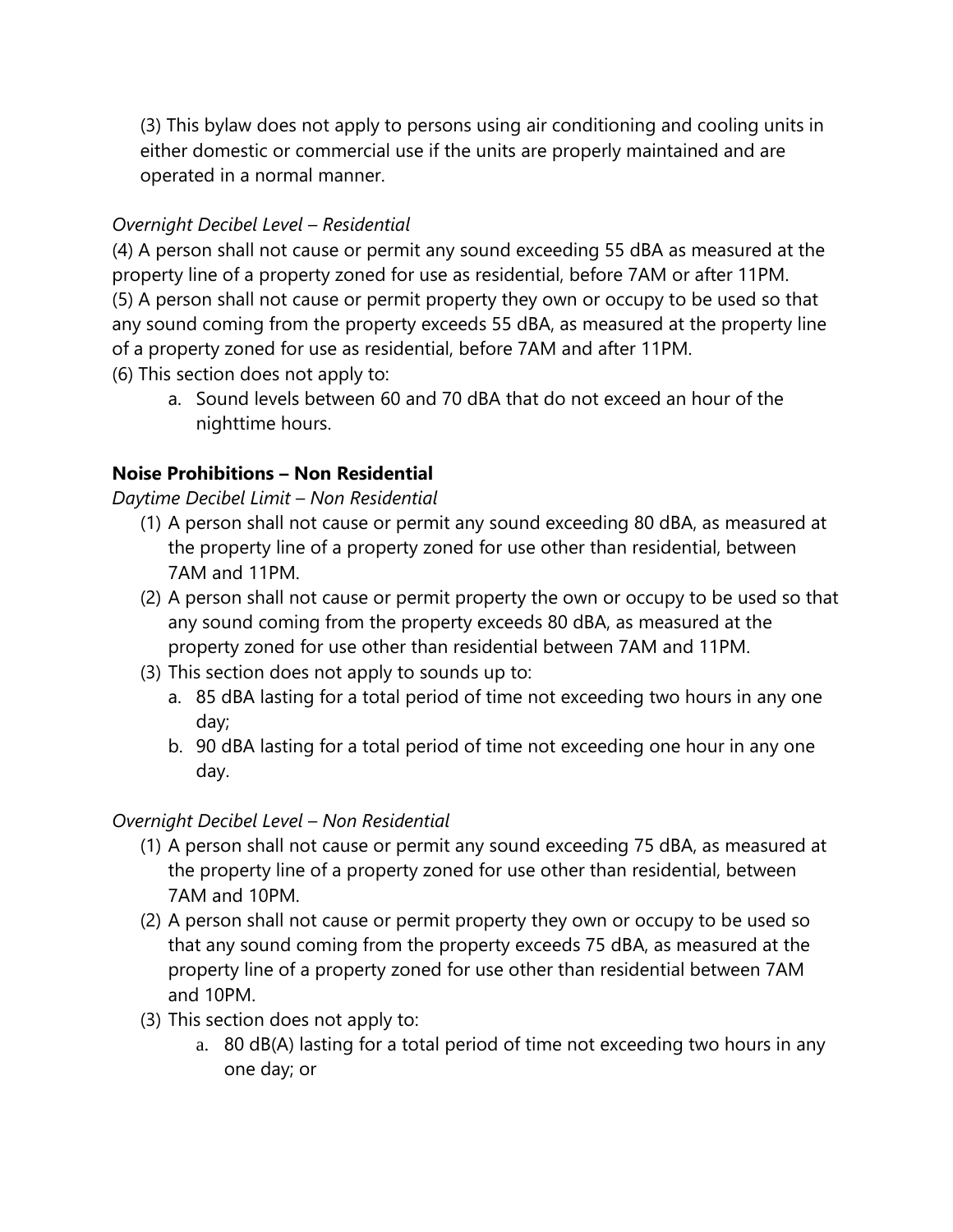- b. 85 dB(A) lasting for a total period of time not exceeding one hour in any one day.
- (4) Generally, this bylaw does not apply to these situations:
	- a. Persons starting or operating motor vehicles intermittently;
	- b. The operator of a motor vehicle that does not allow the vehicle to warm up for a time longer than the minimum time specified by the engine manufacturer (generally 20-25 minutes);
	- c. The operator of said motor vehicle operates said vehicle as quietly as possible;
	- d. The operator of said vehicle uses a route out of Village that will have minimum impact on Village residents;
	- e. To work carried out in the Village or by its agents, contractors, or employees, acting within the scope of their employment or contract;
	- f. Been approved discretionary use within Districts and under the Land Use Bylaw;
	- g. Despite the above restrictions, a person may operate a snow clearing device powered by an engine for the purpose of commercial or non-commercial removal of snow and ice from public spaces (streets, parking lots, sidewalks) during the 48-hour period following a snowfall, rain or freezing rain, subject to the right of the Chief Administrative Officer or other designated authority.

 (5) In the case where a resident has an issue with a motor vehicle contravening on the noise section of this bylaw, the complainant can file a receipt or written complaint that clearly explains why the complainant feels aggrieved. In this case, the Village may:

> a. demand that the owner or operator of said vehicle provide documentation from a source certified to provide such documentation that the sound suppression system on said vehicle is installed, maintained and functioning within specifications determined by the Province of Alberta, and/or

b. specify the route to be taken by the operator of said vehicle in leaving the Village.

## **Part 6: Traffic and Parking**

15. This subsection is meant to regulate and organize public parking within the village as designated and in accordance with the *Traffic Safety Act,* Section 13, Division 3. It is under the municipality's jurisdiction to govern the parking of vehicles within the village; establishment of parking places; defining noise in connection with a motor vehicle, including what is objectionable noise, the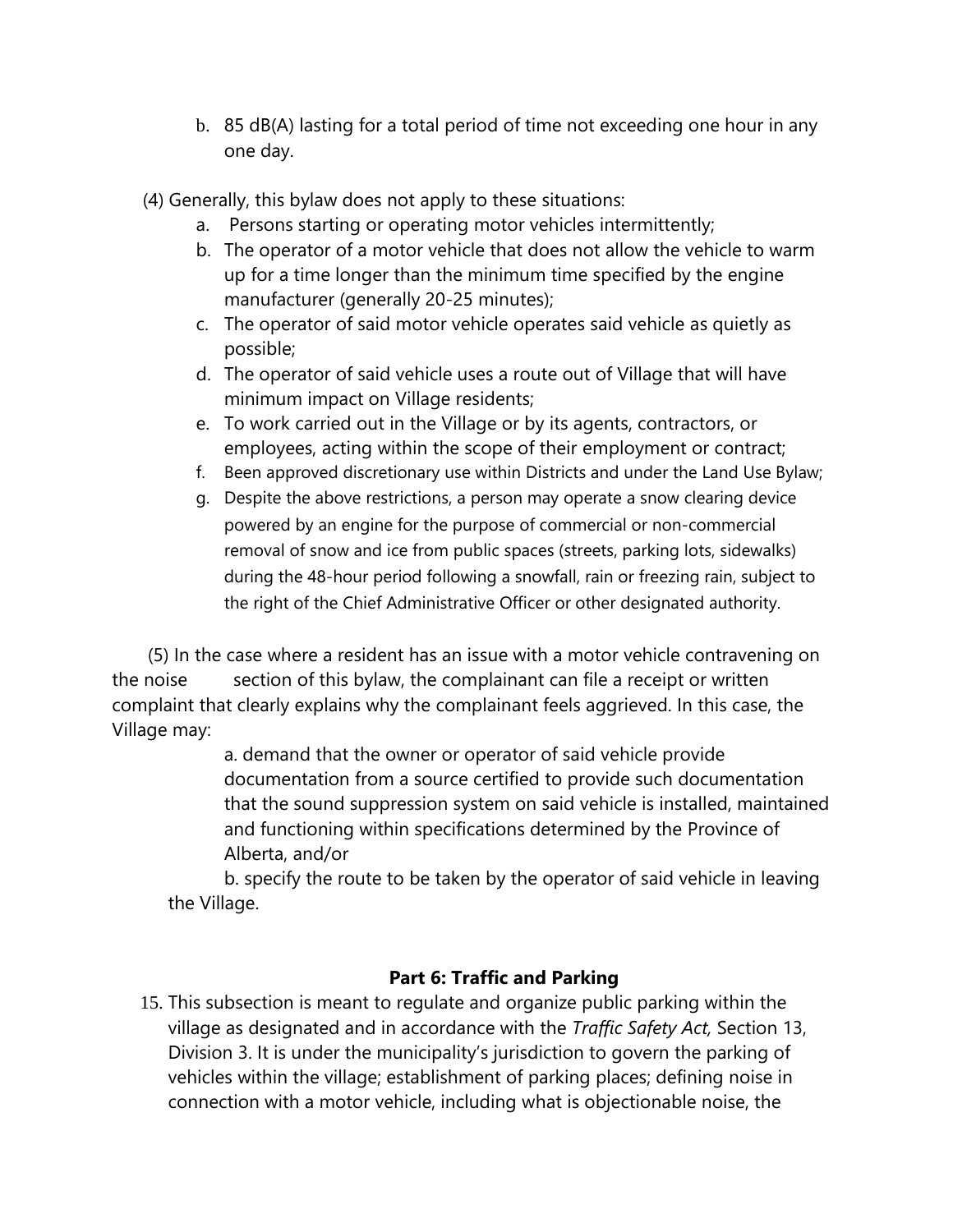measuring of that noise, or prohibiting use or operation of a vehicle if it is considered to be making objectionable noise; restricting weight of vehicles; designating routes for different classes of vehicles; and, prescribing penalties for contravention of bylaws in accordance with the *Traffic Safety Act* as amended from time to time.

The Village of Carmangay enforces, in alignment with provincial legislation as permitted in whole, or in part, enacts the following measures to ensure traffic safety and parking accessibility:

- 1) No vehicles larger than one tonne trucks to be parked on Main Street, or any other residentially zoned area;
- 2) Parked vehicles on public streets specifically Main Street must be on the proper side of the street, aligning with traffic flow direction;
- 3) Parked vehicles cannot remain *parked on public streets* for longer than 48 consecutive hours;

## **Part 7: Outdoor Fires**

16. **(1) Scope:** Excepting when a fire is permitted by bylaw or some other acceptance, then no Person shall burn, or allow to be burned, a fire on a Premises that does not comply with the requirements of this bylaw.

(2) All fires must be supervised, and must ensure that the fire never goes unsupervised at any time. Every person who ignites or permits fire on a property must ensure it is supervised.

(4) All fires must not exceed one metre in height at any time.

(5) Any individual who builds a fire in a permitted receptacle – i.e., a fire pit or fire place – must have means of extinguishment on hands at all times while the fire is burning.

(6) Outdoor fires must be contained within a steel, concrete, or brick fire ring or factory built outdoor fireplace.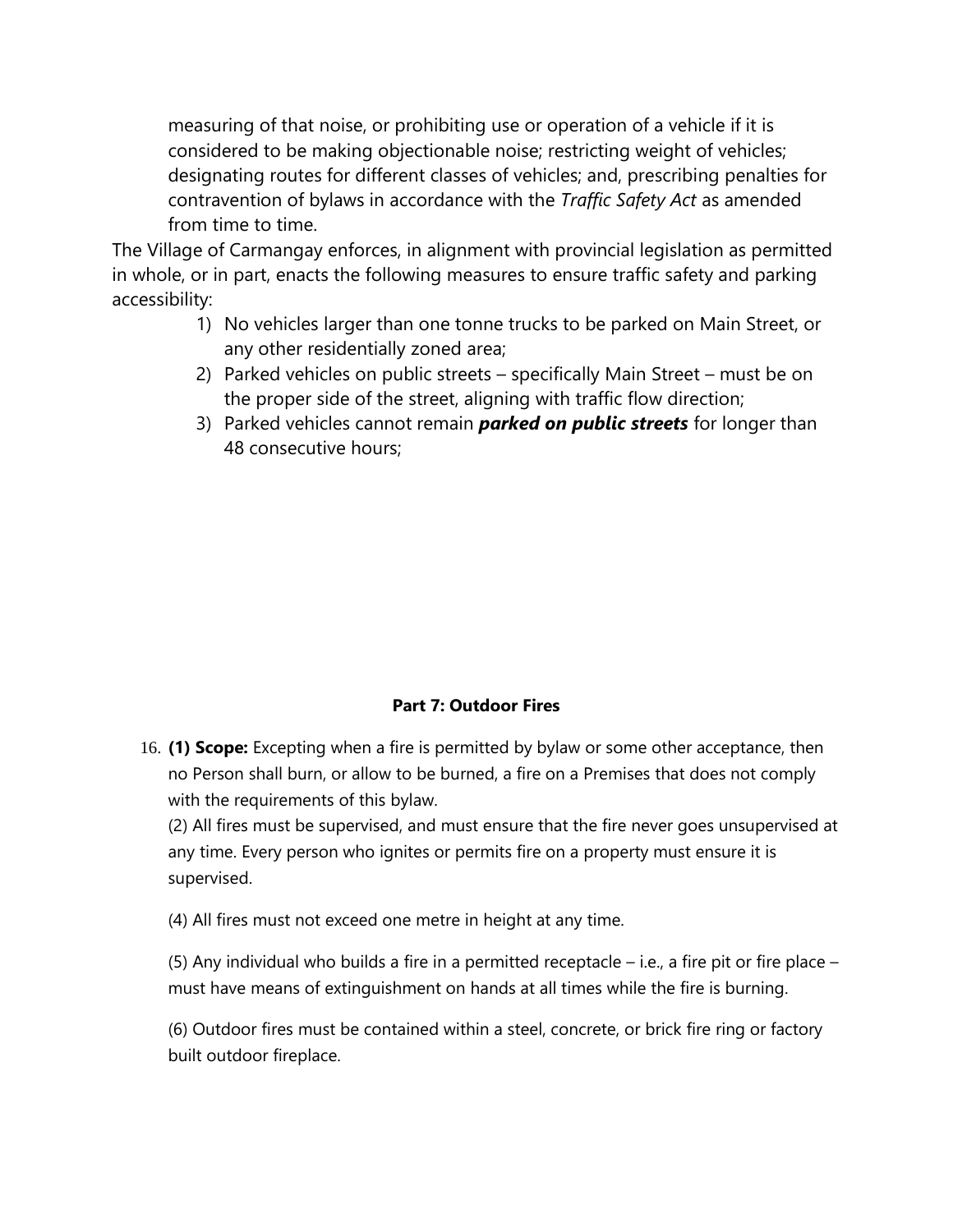(7) No Person shall burn, at any time, on any Premises, any refuse, waste, junk, garbage, structures, debris or other noxious substance(s) within the boundaries of the Village.

(7) Fires are hereby prohibited during the hours of 12AM and 8AM on any Monday through Friday, or; between 1AM and 9AM on a Saturday or Sunday.

(8) If a regional, provincial, or local fire ban is in place, then that ban must be adhered to for the safety of the community to avoid risk of the fire becoming a running fire.

a. If a fire contravenes during a Fire Ban, then the owner or occupier of the land, or the person having control of the land in which the fire is lit, shall extinguish the fire immediately, or report to the Fire Department as soon as possible.

- (9) This subsection does not apply to:
	- a. Indoor wood burning stoves, or other indoor fire receptacles.
- 17. (1) If an authority of the Village specifically the Fire Chief, or someone designated by the Chief Administrative Officer and trained in Emergency Management – determines grass or any other vegetation to pose a fire hazard on a property, then that individual may request to the Village to place a remedial order on the property to abate the hazard. (2) Appeals to notices in this subsection may be requested to be heard by Council at the next subsequent meeting, if there are appropriate measures taken to file the appeal (seen under Part 2: Remedial Orders of this Bylaw).
- 18. This Bylaw will come into force on April 30, 2020.
- 19. Upon coming into force of this Bylaw, Bylaws
	- a. 698: Traffic Bylaw
	- b. 667: Unsightly Bylaw shall be rescinded.

Received first reading this 21st day of August 2019

\_\_\_\_\_\_\_\_\_\_\_\_\_\_\_\_\_\_\_\_\_\_\_\_\_\_\_\_\_\_\_\_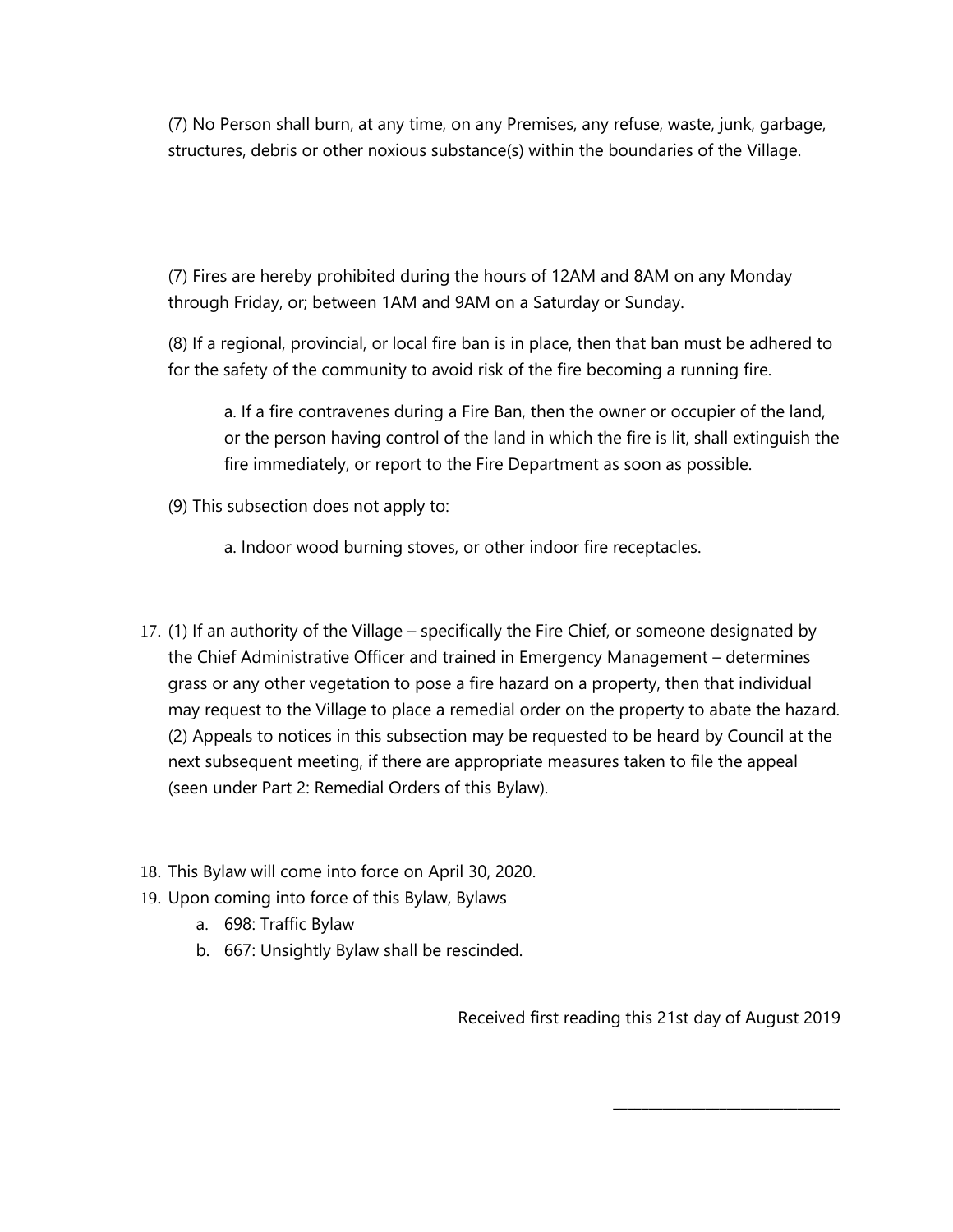Stacey Hovde, Mayor

Patrick Bergen, CAO

\_\_\_\_\_\_\_\_\_\_\_\_\_\_\_\_\_\_\_\_\_\_\_\_\_\_\_\_\_\_\_\_

Received second reading this 17th day of September 2019

Stacey Hovde, Mayor

Patrick Bergen, CAO

\_\_\_\_\_\_\_\_\_\_\_\_\_\_\_\_\_\_\_\_\_\_\_\_\_\_\_\_\_\_\_\_

Received third reading and finally passed this 30<sup>th</sup> day of April 2020

Stacey Hovde, Mayor

\_\_\_\_\_\_\_\_\_\_\_\_\_\_\_\_\_\_\_\_\_\_\_\_\_\_\_\_\_\_\_\_

Patrick Bergen, CAO

\_\_\_\_\_\_\_\_\_\_\_\_\_\_\_\_\_\_\_\_\_\_\_\_\_\_\_\_\_\_\_\_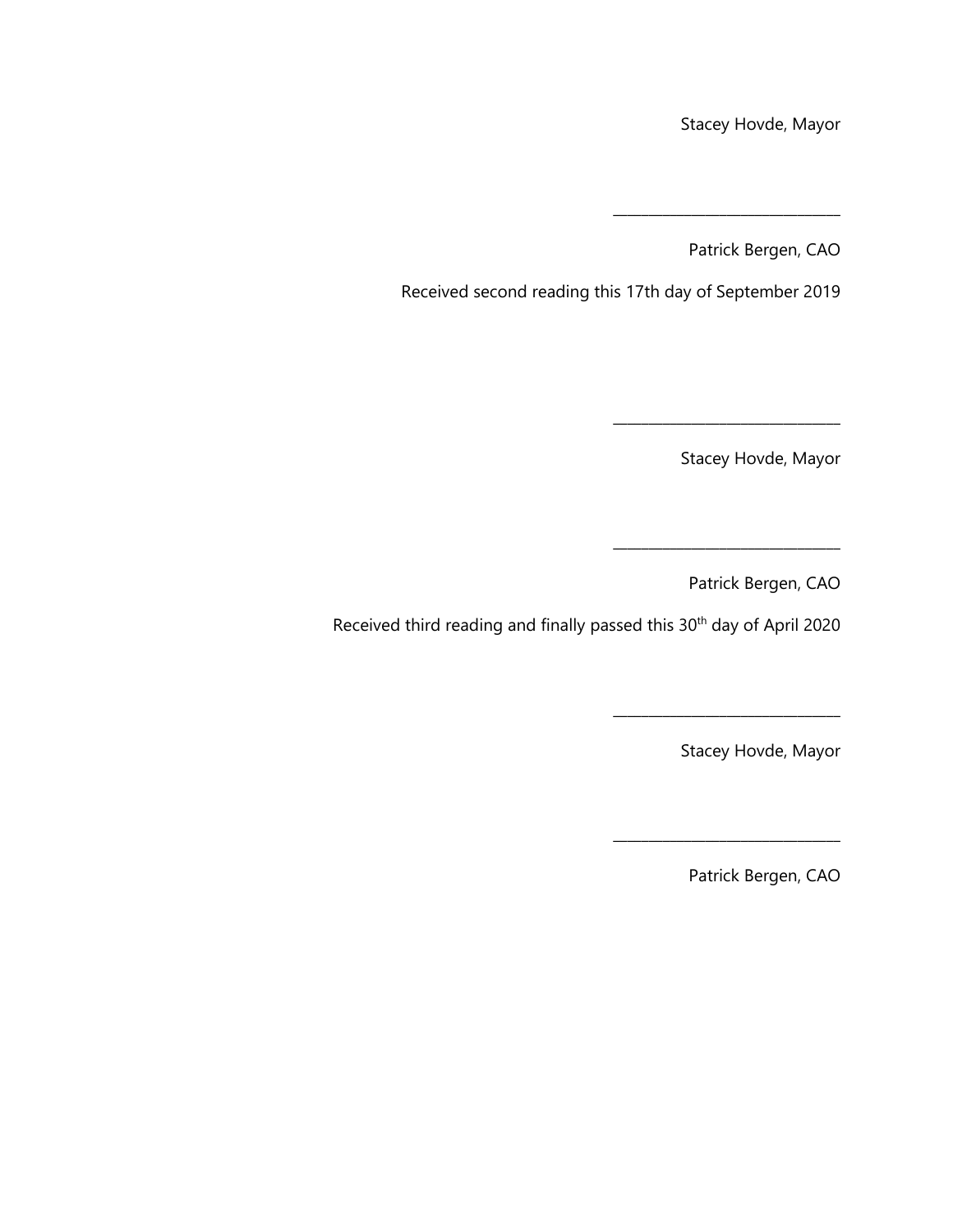## SCHEDULE "A"

### FINES AND PENALTIES

| Offence                                                                            | Section                                     | First Offence<br>Penalty<br>(Minimum) | Second<br>Offence<br>Penalty | Third and<br>Subsequent<br><b>Offence Penalty</b><br>(Maximum) |
|------------------------------------------------------------------------------------|---------------------------------------------|---------------------------------------|------------------------------|----------------------------------------------------------------|
| Failure to comply<br>with remedial<br>order                                        | Part 2: 4 (1)                               | 175.00                                | 200.00                       | 500.00                                                         |
| Unsightly<br>property/failure<br>to comply with<br>Property<br>Maintenance         | Pertinent to all<br>under Part 4: 14<br>(2) | 250.00                                | 350.00                       | 500.00**                                                       |
| Building,<br>structure, or<br>improvement in<br>unreasonable or<br>dangerous state | Part 4: 14 (8)                              | 250.00                                | 350.00                       | 600.00                                                         |
| Accumulation of<br>harmful material                                                | Part 4: 14 (2a, b)                          | 250.00                                | 350.00                       | 500.00                                                         |
| Prohibited or<br>non-complying<br>fire                                             | Part 6: 21                                  | 300.00                                | 375.00                       | 600.00                                                         |
| Unsupervised fire                                                                  | Part 6: 21                                  | 300.00                                | 375.00                       | 600.00                                                         |
| Outdoor fire<br>when prohibited                                                    | Part 6: 21                                  | 300.00                                | 375.00                       | 600.00                                                         |
| Using a Fire to<br>burn material<br>that will produce                              | Part 6: 21                                  | 300.00                                | 375.00                       | 600.00                                                         |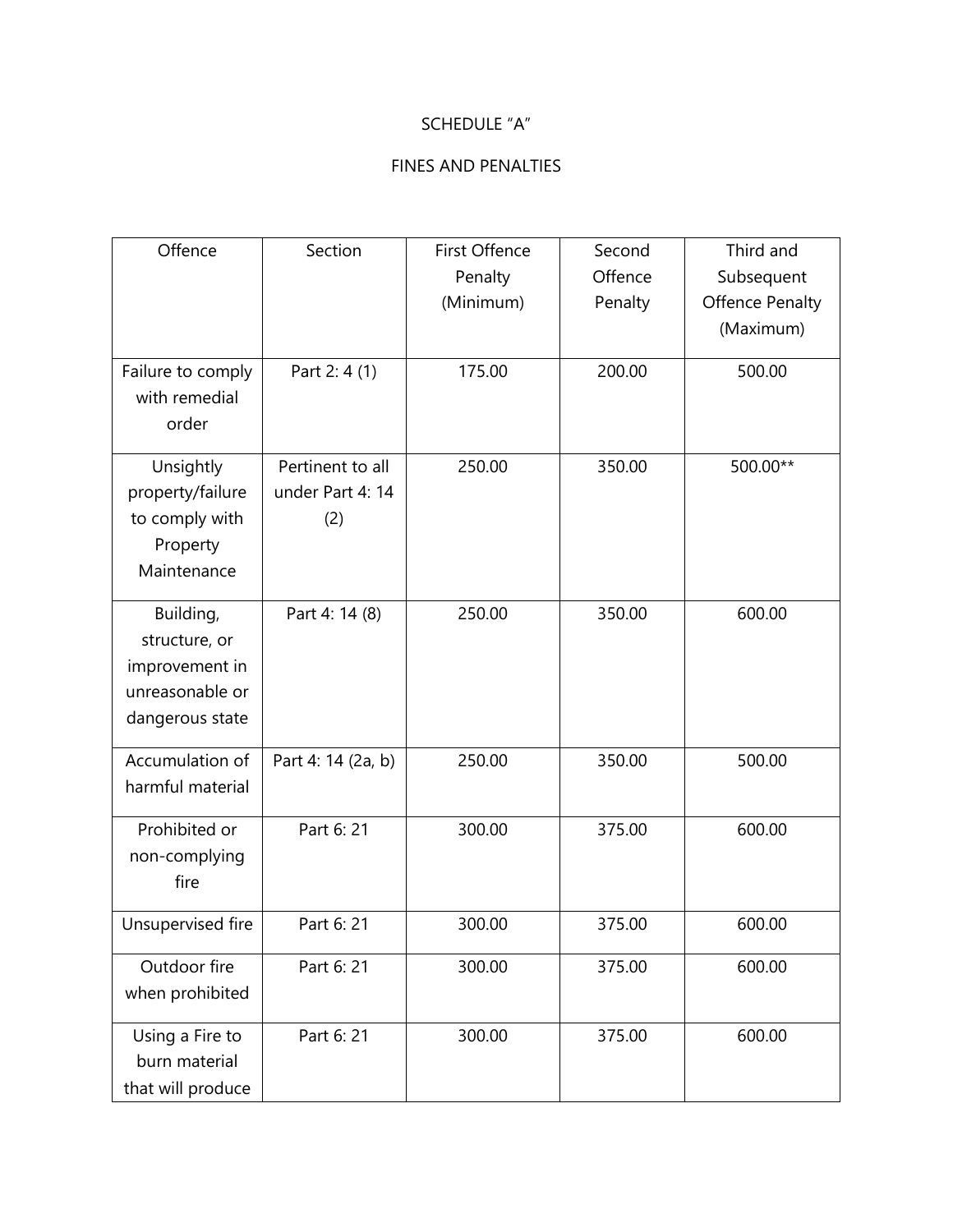| smoke or toxic<br>materials                                                                                                       |                  |        |        |        |
|-----------------------------------------------------------------------------------------------------------------------------------|------------------|--------|--------|--------|
| Allowing Fire to<br>become a<br>Running Fire                                                                                      | Part 6: 21       | 400.00 | 475.00 | 700.00 |
| Person applying<br>Graffiti                                                                                                       | Part 3: 13       | 50.00  | 75.00  | 100.00 |
| Noise which<br>disturbs a Person                                                                                                  | Part 5           | 125.00 | 150.00 | 200.00 |
| Continuous<br>Sound in excess<br>of prescribed<br>Sound Level                                                                     | Part 5: 17 (3-4) | 125.00 | 150.00 | 200.00 |
| Non-Continuous<br>Sound in excess<br>of                                                                                           | Part 5: 17 (3-4) | 125.00 | 150.00 | 200.00 |
| Owner or<br>occupant<br>permitting noise<br>emanating from<br>their property<br>which disturbs<br>the peace                       | Part 5           | 125.00 | 150.00 | 200.00 |
| Idle vehicle more<br>than 20 minutes<br>in a residential<br>area, or allow a<br>vehicle to<br>disturb the peace<br>in another way | Part 5: 19       | 125.00 | 150.00 | 200.00 |